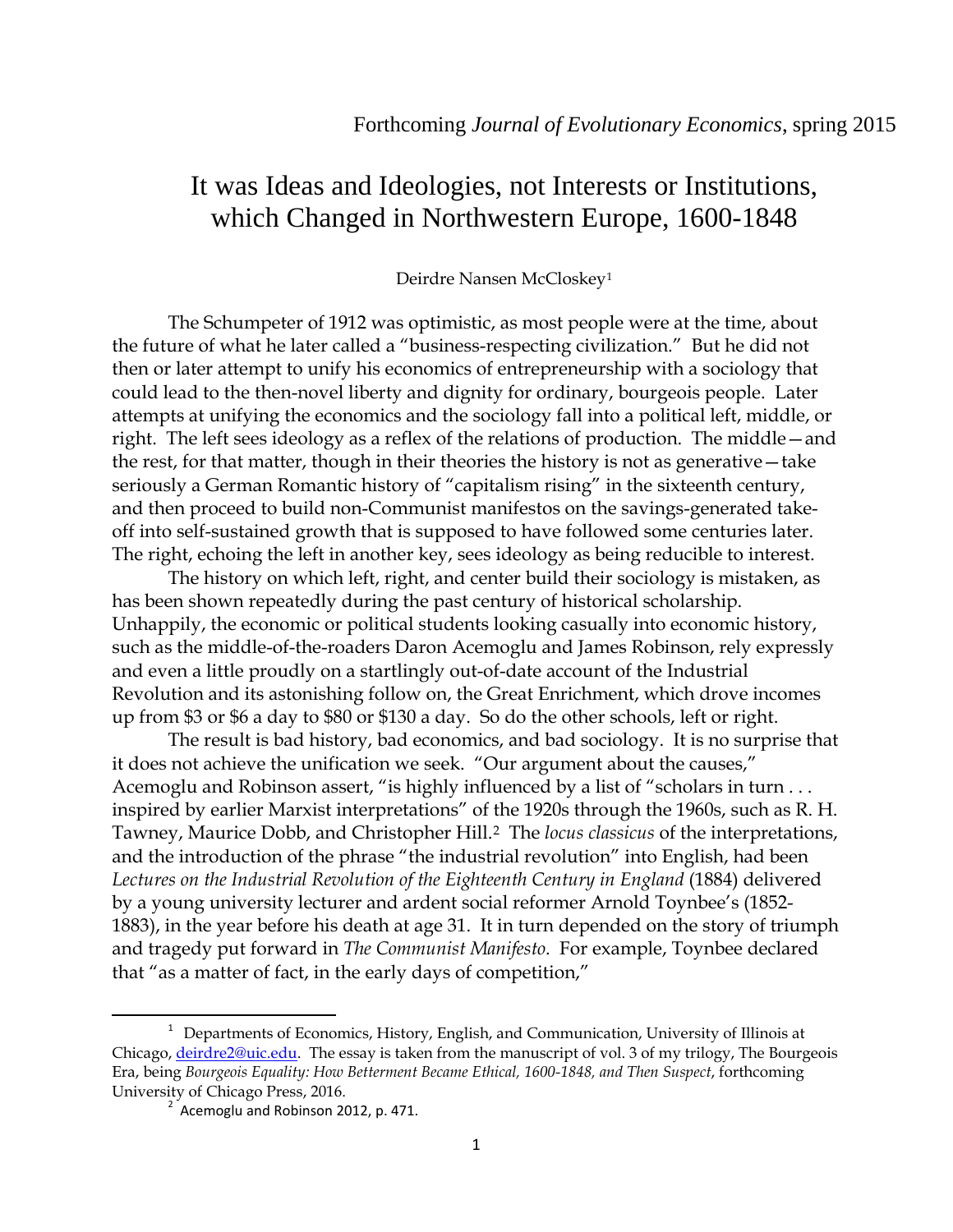the capitalists used all their power to oppress the labourers, and drove down wages to starvation point. This kind of competition has to be checked. . . . In England both remedies are in operation, the former through Trades Unions, the latter through factory legislation.[3](#page-1-0)

None of this is historically correct, though all of it fills the popular view of industrialization. There were no "early days of competition"—competition was common in any society of trade, as its enemies the medieval guildsmen sharply realized. Supply and demand, not "power," is what determines wages. The workers in the Industrial Revolution did not starve. Their diet improved. Competition needs to be encouraged, not checked. The wages of worker were rising and children were being taken out of English factories before the legalization of trade unions and before factory legislation began to bite.

In other words, Acemoglu and Robinson and the rest are accepting a leftish story of economic history proposed in 1848 or 1882 by brilliant amateurs, before the professionalization of scientific history, then repeated by Fabians at the hopeful height of the socialist idea, and then elaborated by a generation of (admittedly first-rate, if mistaken) Marxian historians, before thoroughgoing socialism had been tried and had failed, and before much of the scientific work had been done about the actual history before it was realized, for instance, that other industrial revolutions had occurred in, say, Islamic Spain or Song China, as Jack Goldstone argued in 2002: "Examined closely, many premodern and non-Western economies show spurts or efflorescences of economic growth, including sustained increases in both population and living standards, in urbanization, and in underlying technological change."[4](#page-1-1) 

The old historians, indeed, wrote before the British Industrial Revolution itself had been seriously researched, or they paid no attention to the findings coming out. In 1926 the economic historian John Clapham showed for example that Britain in the midnineteenth century was no steam-driven factory. "At what point" during the Great Enrichment, he noted, "the typical worker may be pictured as engaged on tasks which would have made earlier generations gape is a matter for discussion. It may be suggested here that this point will be found some rather long way down the [nineteenth] century."[5](#page-1-2) Gape-worthy steam power in Britain, for instance, increased by a factor of fully ten from 1870 to 1907 ("some rather long way down the century"), a hundred years after the mills, mostly at first propelled by water, first enter British consciousness.[6](#page-1-3) And the bulk of goods and services in 1890, say, were still provided in traditional ways outside the mills. Think of the masses of household servants.

A foundational text in Acemoglu's and Robinson's tale, they say, is a book by Paul Mantoux (1877-1956), frequently reprinted (which was a publishing decision, not a testament to scientific currency). "Our overview of the economic history of the

<span id="page-1-1"></span><span id="page-1-0"></span><sup>3</sup> Toynbee 1884 (1887, 2nd ed.), p. 87.

<sup>4</sup> Goldstone 2002, Abstract.

<span id="page-1-2"></span><sup>5</sup> Clapham 1926, p. 74. Compare Pollard 1981, pp. 24–25; von Tunzelmann 1978; Kanevsky 1979.

<span id="page-1-3"></span><sup>6</sup> Musson 1978, pp. 8, 61, 167-168.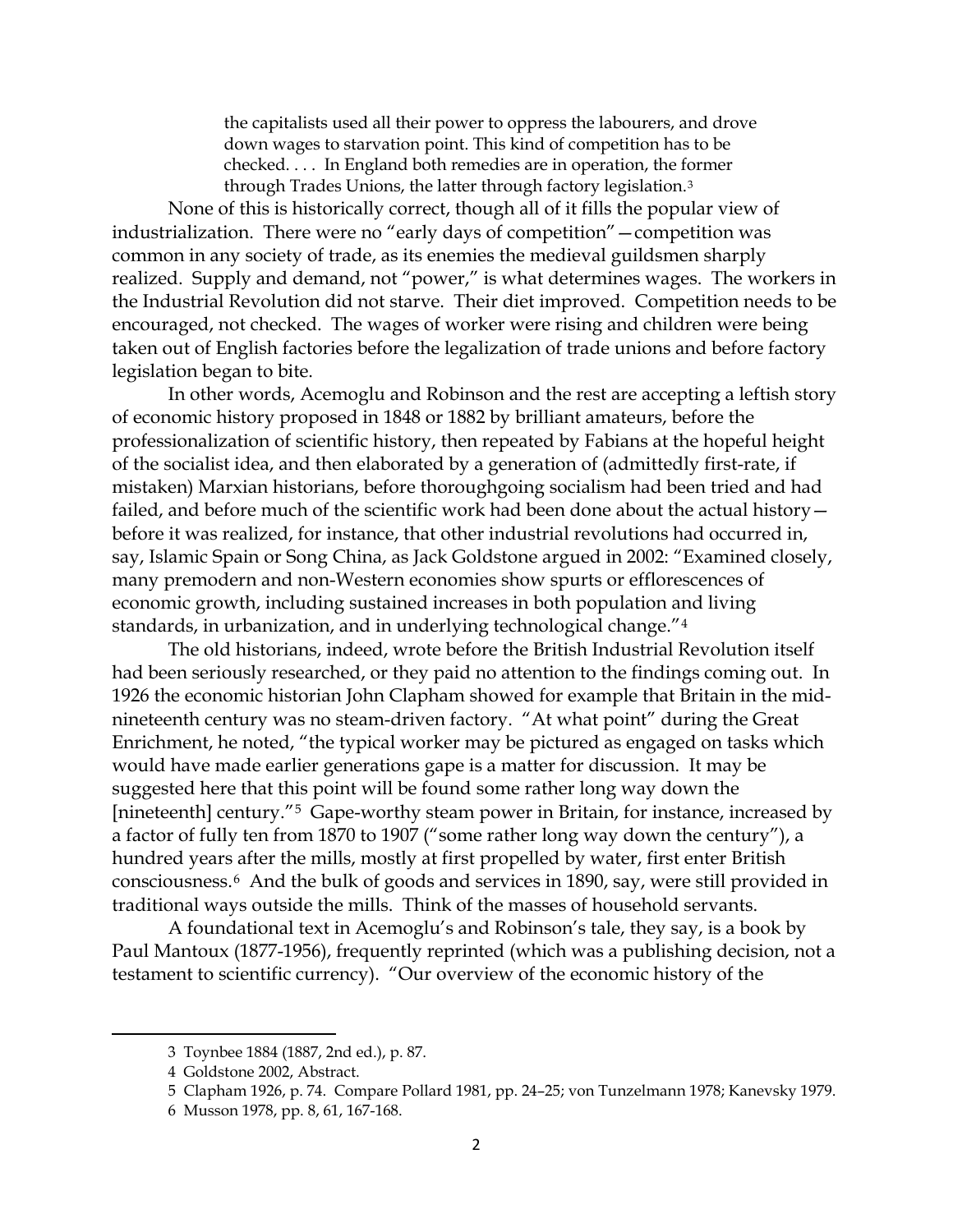Industrial Revolution," they declare forthrightly, "rests on Mantoux (1961)."[7](#page-2-0) Note the date given, 1961. But Mantoux's book, translated from the French once, in 1929, contains no historical science done after 1906. Mantoux was not himself an economist or an economic historian, but a professor of French history. He was a friend of Lloyd George, and was the English translator for Clemenceau at the Versailles Conference. The comforting phrase "revised edition" of Mantoux in the bibliography does not refer to the reported date of 1961. *La révolution industrielle au XVIIIe siècle* was last revised in its French edition of 1906, well before we knew much beyond Marx, Engels, and Toynbee's youthful anti-economic essay about the Industrial Revolution. We did not know for example Clapham's finding of the 1920s; or the finding of the 1950s that early factories had little to do with massive accumulations of capital; or the finding of the 1990s that such Smithian growth was common worldwide; or the finding of the 1960s through the 2010s that the Great Enrichment, not the Industrial Revolution, was the most amazing fact.

Capitalism has always been with us, since the caves. Schumpeter took the old history seriously—it was not obsolete in 1912, or even entirely in 1950—and attributed its "rise" to banking in Italy—banking which existed full-blown in fourth-century Athens, and probably in some form in every large or small society. Interests and institutions, too, did not change radically from 1600 to 1789. What changed was ideology, and it is the fact we need to understand.

**\* \* \***

Better ideological conditions for uptake of new techniques and institutions like the electric motor or the modern research university awaited a change in the conditions of talk.[8](#page-2-1) People were permitted by their society's prevailing rhetoric for the first time to experiment, to have a go, and, especially, to talk to each other in an open-source fashion about their experiments and their goings, rather than hiding them in posthumously decoded mirror writing out of fear of theological and political disapproval. They awaited after 1700, as Joel Mokyr puts it, the Industrial Enlightenment: **"**Economic change in all periods depends, more than most economists think, on what people believe."<sup>[9](#page-2-2)</sup> Or more precisely, as he has also written, "intellectual innovation could only occur in the kind of tolerant societies in which sometimes outrageous ideas proposed by highly eccentric men [and women, Professor Mokyr] would not entail a violent response against 'heresy' and 'apostasy'."[10](#page-2-3) Or, as I would say, to put the same thought in a political and rhetorical way, they awaited in the Dutch Republic after 1600 and in England after 1688 or in New England after 1697 or in Scotland after 1707 or in France after 1789 the changes in the character of the conversation of northwestern Europe that caused the French and Scottish Enlightenments in the first place, with their marvels of

<sup>7</sup> Acemoglu and Robinson 2012, pp. 471-472.

<span id="page-2-3"></span><span id="page-2-2"></span><span id="page-2-1"></span><span id="page-2-0"></span><sup>8</sup> On open source: Allen 1983; Nuvolari 2004; and Bessen and Nuvolari 2012 for a historical survey.

<sup>9</sup> Mokyr 2010, p. 1, the opening sentence of the book.

<sup>10</sup> Mokyr 2010, Chp. 2.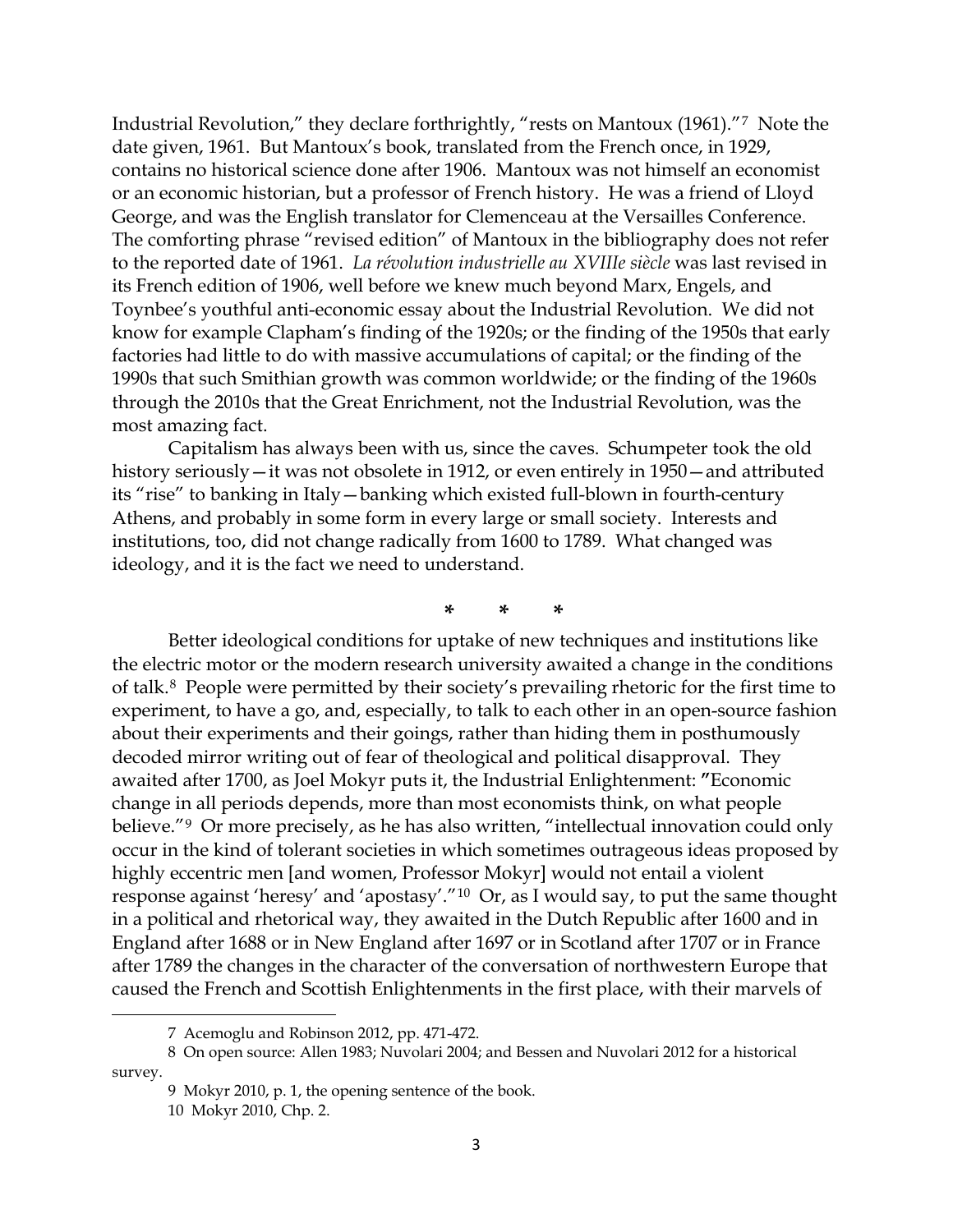science, Freemasonry, newspapers, concertos, and the economic and political dignity of ordinary people.[11](#page-3-0) The origins did not, of course, instantly result in perfectly open societies. But by earlier standards, such as the politico-religious slaughters in Tudor-Stuart England, or late-Valois France, or the German lands 1618-1648, they were pretty good.

By the nineteenth century the resulting handful of open and liberal societies on their way to Schumpeter's "business-respecting civilization" were not met, alas, with universal applause, for example from the hierarchy of the Roman church. In 1864 Pope Pius IX, for example, condemned in number 80 of his Syllabus of Errors the absurd proposition that "The Roman Pontiff can, and ought to, reconcile himself, and come to terms with, progress, liberalism and modern civilization." Yet already in the Pope's hearing, as his blast itself shows, the ideas had changed many of the economies. The rule of the betterers became usual. By the late nineteenth century even the popes commenced favoring "capitalism" over, at least, a socialism that had not been so obviously worrying in 1864. Social life without private property is impossible, they affirmed, at any rate in large groups. So said Pope Leo XIII in 1891 in *Rerum Novarum*, re-echoed by Pius XI in 1931, John XXIII in 1961 and 1963, by Paul VI in 1967 and 1971, and by John Paul II in 1981 and 1991.[12](#page-3-1) These men were not nineteenth-century liberals—especially, as Michael Novak explains, not in the Continental sense. But they celebrated private property, at any rate when used with regard to soul and community.

Two steps forward, though, one step back. In 2013 Pope Francis I reverted, as many earnest Christian do, and among them many popes, to a medieval theory of the zero-sum society, two centuries after the economy and its ideology had created progress, liberalism, and modern civilization, all of them positive sum. As the libertarian economist Peter Bauer noted of Paul VI's *Populorum Progressio* (1967) and *Octogesima Adveniens* (1971):

> The spirit of these documents is contrary to the most durable and best elements in Catholic tradition. They are indeed even un-Christian. Their Utopian, chiliastic ideology, combined with an overriding preoccupation with economic differences, is an amalgam of the ideas of millenarian sects, of the extravagant claims of the early American advocates of foreign aid, and of the Messianic component of Marxism-Leninism.[13](#page-3-2)

Sophus Reinert argues that the translations of John Cary's 1695 *Essay on the State of England* into French, Italian and German developed an anti-free-trade case—of which Reinert approves, in business-school style (Reinert teaches at the Harvard Business School). Business schools, which focus naturally on the fortunes of the individual firm,

 $\overline{\phantom{0}}$ 

<span id="page-3-0"></span><sup>11</sup> On Freemasonry and the associated "radical enlightenment" (a concept that she, not Jonathan Israel, devised) see Margaret Jacob 1981. Bakunin declared in 1869 that during the eighteenth century "the bourgeoisie too had created an international association, a universal and formidable one, Freemasonry. It was the International of the bourgeoisie" (Bakunin 1869, First Letter).

<span id="page-3-2"></span><span id="page-3-1"></span><sup>12</sup> These are Pius: *Quadragesimo Anno*; John: *Mater et Magistra* and *Pacem in Terris*; Paul: *Populorum Progressio* and *Octogesima adveniens*; and John Paul: *Laborem Exercens* and *Centesimus Annus*. Michael Novak is my guide here, Novak 1984, Chps. 6-8.

<sup>13</sup> Bauer 2004, p. 107.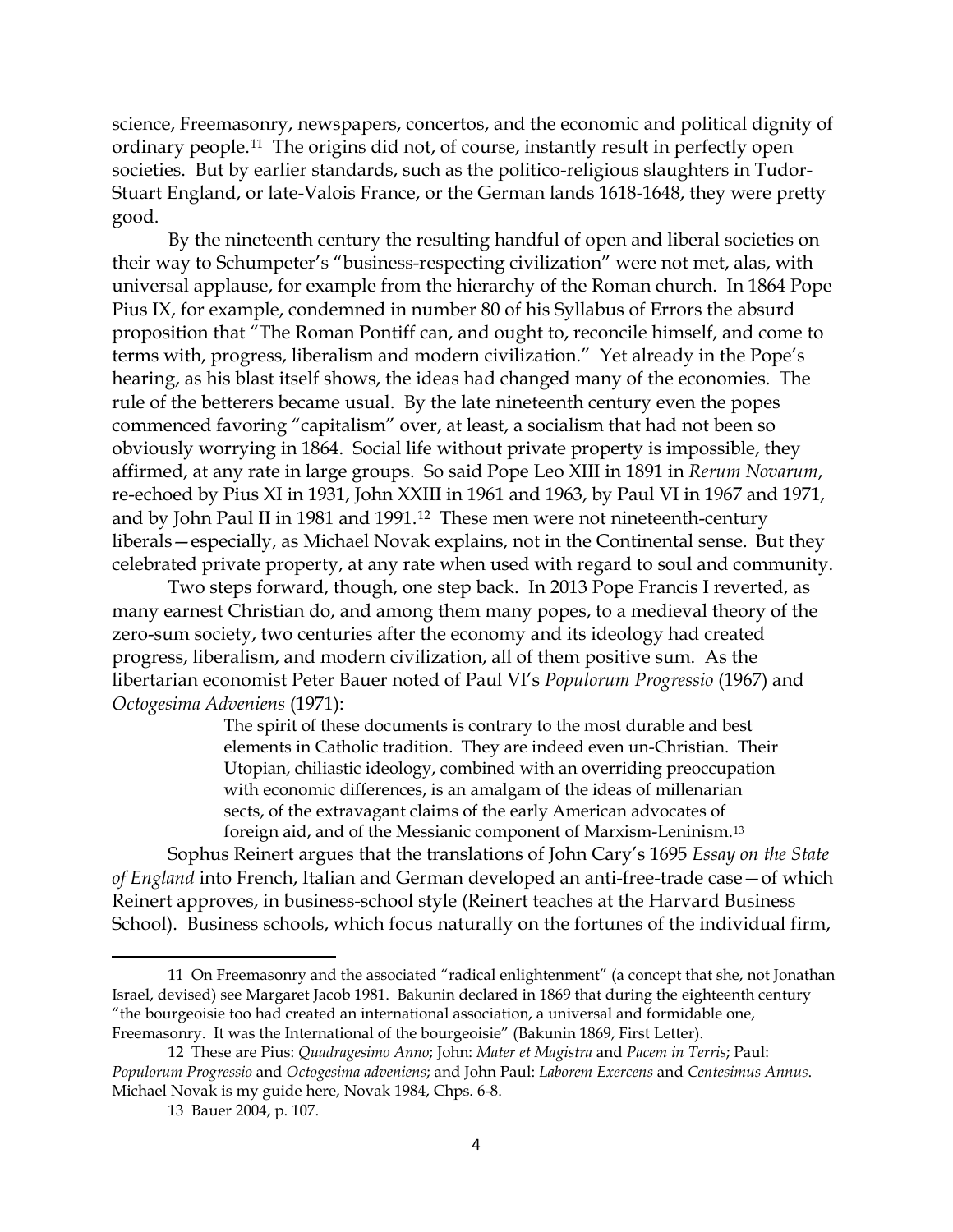teach that "competitiveness" is all. They believe it follows that governments, not price signals from the world economy, should choose winners. Even the economists in the business schools have a hard time persuading their colleagues that the pattern of trade and specialization is determined by "comparative advantage," which has nothing to do with absolute advantage, which professors of management and of history regularly mistake it for. Pakistan sends knit apparel to the United States, the economists preach without effect, not because it is better per hour at making socks and sweaters but because it is *comparatively* better at them than at making jet airplanes and farm tractors. If Pakistan is going to do anything, it had better focus on knit apparel, not high-tech machines. That is the best use of its time, and best for us all on average.

The Continentals in the nineteenth century, Reinert notes, believed that England's great success in trade was the product of the sort of policy that Europeans had always thought necessary, mercantilism: an "exceedingly conscious [industrial and commercial] policy" favoring, they imagined, industrialization. It was a denial of comparative advantage in the pursuit of treasure by foreign trade. The Continentals therefore carried on as before, but more so, seeking to "codify and promote the ideas and policies responsible for the economic development of states locked in ruthless international competition."[14](#page-4-0) Thus, with Reinert's approval, came Friedrich List of Germany and a century later "dependency theory" and still later the "industrial policy" of a wise and benevolent state picking winners. The trouble is that the "success" we are talking about down to 1815 was a zero-sum extension of trading by way of Empire and military victories. If a conscious industrial policy had ever been able to achieve a great enrichment, it would have happened before—mercantilism in the small would have sharply enriched ordinary people by a factor of 30 or 100 in an imperialist Venice or a protectionist Augsburg or a centralizing Edo. It didn't. Latin American countries under the spell of List and dependency theory have therefore stagnated. They had the wrong ideas.

**\* \* \***

My theme that ideas and circumstances are intertwined in making the modern world is also the theme of the Cambridge School of historians of European political thought, such as Laslett, Pocock, Skinner, Dunn, Tuck, Goldie. The Cambridge/Johns Hopkins methodological point, which Schumpeter from another direction also empjasized, is that you may not omit ideas, nor even their internal logic or their political context pushing them to extremes. A good example is, Carlos Eduardo Suprinyak's recent study of the way a dogma of the balance of trade became the default reasoning of early English mercantilists.[15](#page-4-1) The ideology is sometimes—the materialist would mistakenly say "always"—crudely self-interested. Schumpeter took a more nuanced view: "Ideologies are not simply lies"

<span id="page-4-0"></span><sup>14</sup> Reinert 2011, pp. 202, 269.

<span id="page-4-1"></span><sup>15</sup> Suprinyak 2011.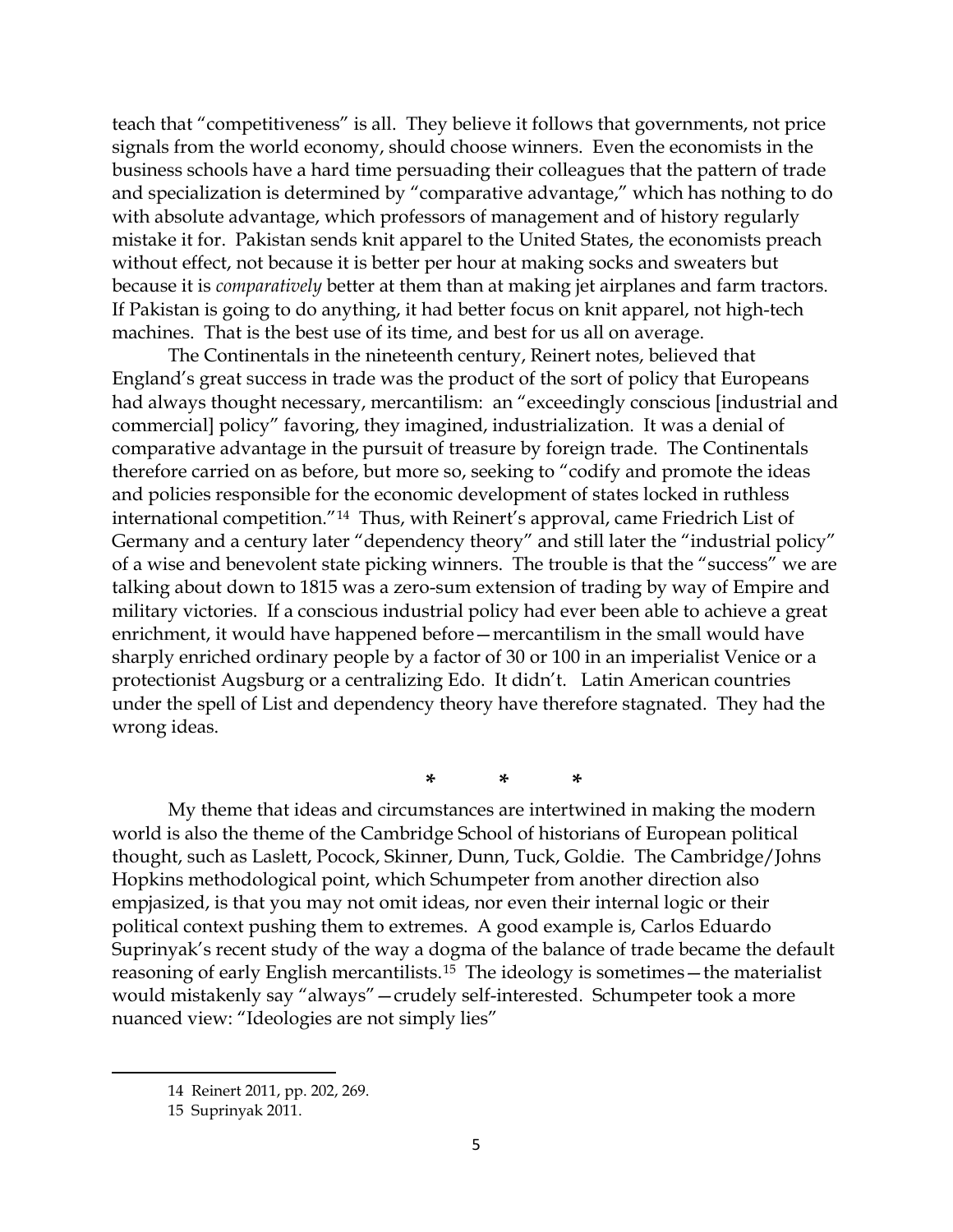They are truthful statements about what a man thinks he sees. Just as the medieval knight saw himself as he wished to see himself and just as the modern bureaucrat does the same and just as both failed and fail to see whatever may be adduced against their seeing themselves as the defenders of the weak and innocent and the sponsors of the Common Good, so every other social group develops a protective ideology which is nothing if not sincere.[16](#page-5-0)

Not just people at the time, Schumpeter continued, but historians looking back have ideologies about what they think they see. "The source of ideology is our pre- and extrascientific vision of the economic process and of what is—causally or teleologically—important in it and since normally this vision is then subjected to scientific treatment, it is being either verified or destroyed by analysis and in either case should vanish qua ideology."[17](#page-5-1) I am not so confident as Schumpeter was, at the height of positivism, that verification and analysis will be the end of ideology. But it is my project, to change the pre-scientific vision of my colleagues.

Leo Tolstoy, in contrast to his somewhat older contemporaries Karl Marx or Henry Thomas Buckle, was no materialist, but rather what might be called a society-ist. "The less connected with the activity of others our activity is," he wrote in 1869, "the more free it is; and on the contrary, the more our activity is connected with other people the less free it is."[18](#page-5-2) We can raise our arm at will; but for half a million men to invade Russia, Tolstoy argues, more than the individual will of Napoleon was required. The notion is familiar to economists reflecting on the summed wills of suppliers and demanders. But in Tolstoy's passion to reject the Great-Man theory of history he made merry of the force of ideas: "A locomotive is moving. Someone asks: What moves it? Some see it as a force directly inherent in heroes, as the peasant sees the devil in the locomotive; others as a force resulting from several other forces, like the movement of the wheels; others again as an intellectual influence, like the smoke that is blown away."[19](#page-5-3) Yet, Count Tolstoy, you will admit that if the smoke gets in the eyes of the engineer, or if an idea of putting a high-pressure steam engine on rails inspires the provincial British artisans Richard Trevithick and George Stephenson, freed after 1800 from Watt's patent monopoly, then ideas can matter mightily.

One can properly make merry of an ideational history that does not give a serious account of how exactly ideas moved people and where the ideas came from and what they had to do with the sociology at the time. Wrote Tolstoy: "Certain men wrote certain books at the time. At the end of the eighteenth century there were a couple of dozen men in Paris who began to talk about all men being free and equal. This caused people all over France to begin to slash at and drown one another."[20](#page-5-4) Or Sellar and Yeatman's explanation of the Industrial Revolution in *1066 and All That*: "Many

<span id="page-5-0"></span><sup>16</sup> Schumpeter 1949, p. 349.

<span id="page-5-1"></span><sup>17</sup> Schumpeter 1949. p. 351.

<span id="page-5-2"></span><sup>18</sup> Tolstoy 1868-1869 (1933), p. 548.

<span id="page-5-3"></span><sup>19</sup> Tolstoy 1868-1869 (1933), Second Epilogue, p. 499.

<span id="page-5-4"></span><sup>20</sup> Tolstoy 1868-1869 1933), Second Epilogue, p. 491.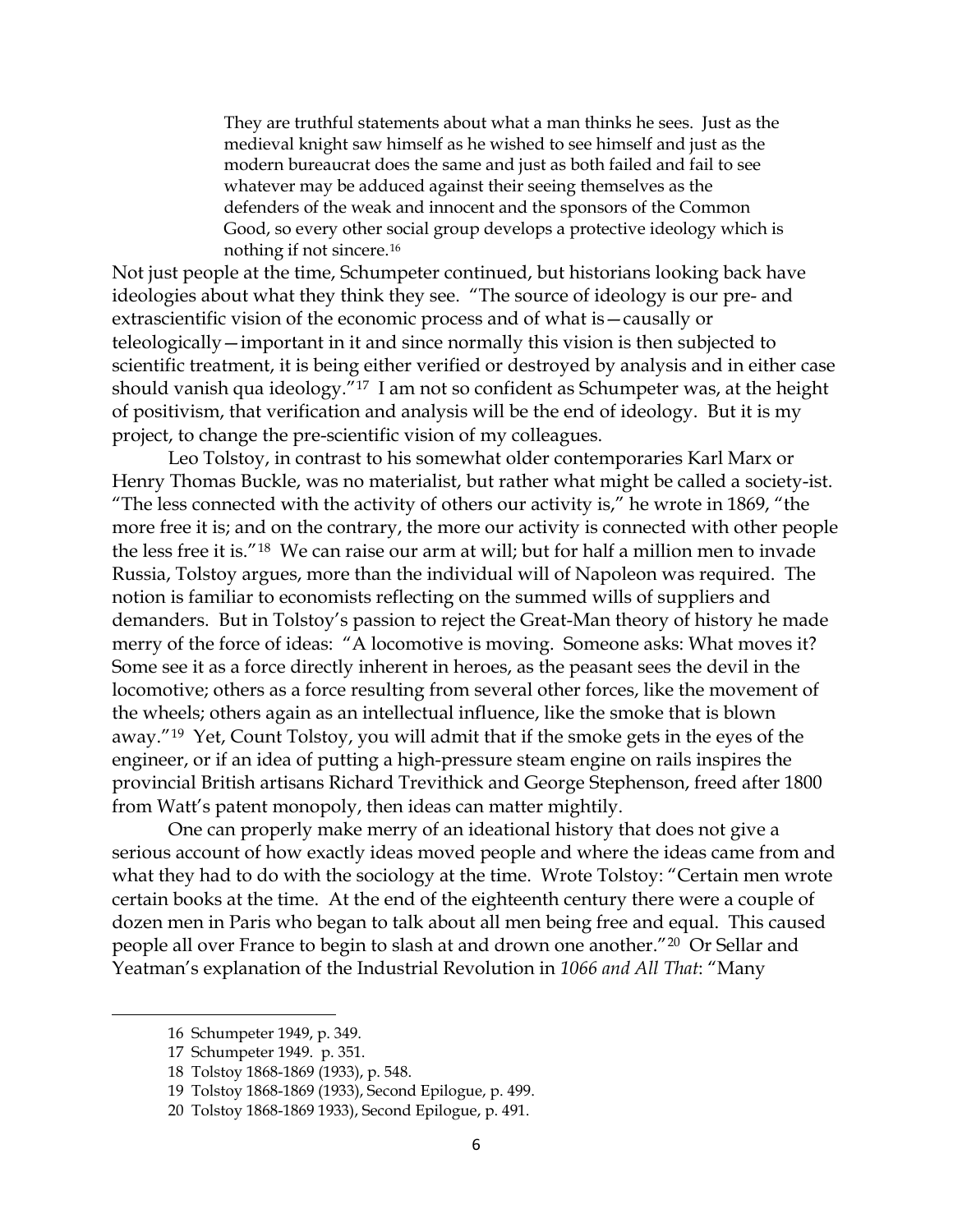remarkable discoveries and inventions were made [in the early nineteenth century]. Most remarkable among these was the discovery (made by all the rich men in England at once) that women and children could work for 25 hours a day . . . without many of them dying or becoming excessively deformed. This was known as the Industrial Revelation."[21](#page-6-0)

But consider the analogy with religion. The monotheistic, universalist religions of what Karl Jaspers called the Axial Age, 600 BCE to 200 BCE, arose it seems from the conversation of ideas between different civilizations, made possible by the material condition of improved trade.[22](#page-6-1) No one would deny that monotheism thereafter had gigantic material effects on politics and the economy. But monotheism after all is an idea, not a means of production, spreading for example from Temple Judaism (or it may be, as Freud dubiously claimed, from the pharaoh Akhenaten in the fourteenth century BCE) to Christianity to Islam, with remoter contacts in Zoroastrianism (providing the notion of reincarnation at the end of history) and even perhaps ideas from some versions of sophisticated Hinduism and Buddhism. Monotheism is a "meme," a socially inheritable idea. When given a chance by trade or even by one holy man speaking to another—pre-Socratic philosophers in Ionia for example mulling Persian ideas—the intellectual prestige of a search for The One turns out to compete rather well in people's minds with the vulgar particularism of tree worship and witchcraft and Olympian gods.

**\* \* \***

Material circumstances mattered, of course. The Little Ice Age of Late Medieval times was long thought to have put pressure on régimes from Ming China to the Spanish Netherlands (though a recent paper by Kelly and Ó Gráda pretty much demolishes the statistical case for such an event).[23](#page-6-2) And rising population worldwide in the sixteenth century set one elite against another.<sup>[24](#page-6-3)</sup> The rapid adoption in the West of a gunpowder technology invented in the East put the final nail in the coffin—or rather the final bullet hole in the armor—of the mounted knight and his Norman castle walls and, with a very long lag, his aristocratic values. As late as the sixteenth century the mounted knight, or for that matter a Spanish commoner similarly equipped, could sometimes prevail, but only if faced with Aztecs and Incas deathly ill from imported smallpox and measles, and lacking iron and guns and horses.<sup>25</sup>

And speaking of Mexico and Peru, the voyages of discovery and the resulting empires were perhaps useful if not essential contexts for an industrial revolution, as was trade inside Europe and—this one being essential—the long-established security of property. Yet these were only contexts, available from Nagasaki to Norwich, not vital

<span id="page-6-0"></span><sup>21</sup> Sellar and Yeatman 1931 (1932), Chapter XLIX, pp. 92-93.

<span id="page-6-1"></span><sup>22</sup> Goldstone 2009, p. 36.

<span id="page-6-2"></span><sup>23</sup> De Vries 1976, 2009; Kelly and Ó Gráda 2011, 2014.

<span id="page-6-3"></span><sup>24</sup> Goldstone 1991.

<span id="page-6-4"></span><sup>25</sup> McNeill 1976; Diamond 1997, Chp. 3.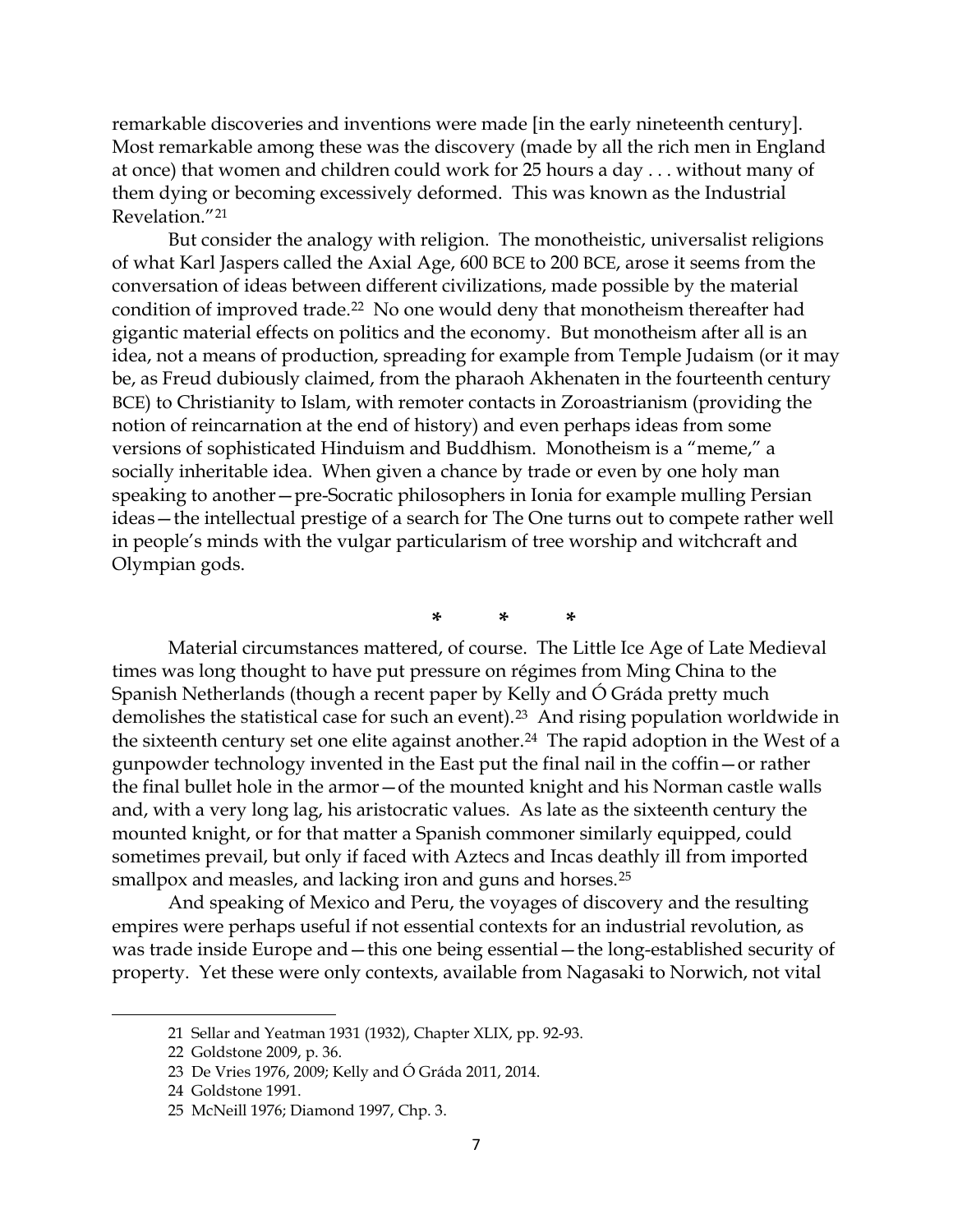and uniquely northwestern European causes. If Europeans had not ventured in their startlingly violent way to Africa and India and the New World, and had not acquired empires by intent or by inadvertence, yet had nurtured the idea that all men are created equal, the Great Enrichment would have nonetheless duly happened.

Demographic history, as Richard Easterlin has argued, is a good place to watch the dance between ideas and conditions.[26](#page-7-0) The Great Fall in Mortality is as important to a (literally) full human life as the Great Enrichment. Easterlin notes that ideas led the fall in mortality—this against the prevailing orthodoxy dating from the 1940s and Thomas McKeown that nutrition, not medicine, is what drove it. The demographer Sheila Johannson argues persuasively from the excellent records since the late Middle Ages on elite families—presumably not suffering from malnutrition, at any rate in the amounts they ate—that useful ideas such as quinine for malaria, inoculation for smallpox, and orangeries in the houses of the rich providing wintertime cures for scurvy brought death rates down for the rich. "Ignorance, not hunger, is the villain of mortality history." [27](#page-7-1) When ideas pioneered by the privileged yielded cheap versions of the ideas suitable to the poor, the poor eventually benefitted. Yet one can also admit that the poor eventually benefitted from eating better, in potatoes and tomatoes from the Columbian Exchange. The betterment in mortality was a dance between ideational and material causes.

High science, however, was not a cause of the drop in mortality, until very late in the story. None of the early medical advances that Johansson describes had much to do with theoretical breakthroughs. They were empirical, yes, but not deductions from biological laws, such as the germ theory of disease (itself among the earliest practical fruits of high science, yet of course adopted only late in the nineteenth century, after a period of "therapeutic nihilism" when it was realized that bleeding and the humors theory of disease did not work.) The historian Margaret Jacob argues plausibly for an ideal cause working earlier through a very material one. The steam engine, itself a material consequence of seventeenth-century ideas about the "weight of air," inspired new ideas in the 1740s about machinery generally. Yet it is doubtful that the inventor of the "atmospheric" steam engine, Newcomen, an artisan familiar with pumps, knew much about high science. Science didn't make the modern world. Technology did, in newly liberated and honored instrument makers and tinkerers.[28](#page-7-2) The liberation and the honoring were the causes.

The East after 1500 and probably by 1689 and certainly by 1848 looks slow to follow, by comparison with what became the frantic levels of betterment of the West, from 1600 in Holland and from 1700 in England and its American colonies and from 1760 in Scotland and France and then northwestern Europe and the world. Even within Europe there were leaders and followers and contingency. Perform a mental experiment on, for example, France in the eighteenth century. In a France counterfactually without the nearby and spectacular examples of bourgeois economic

<span id="page-7-1"></span><span id="page-7-0"></span><sup>26</sup> Easterlin 1995 (2004).

<span id="page-7-2"></span><sup>27</sup> Johansson 2010, p. 6..

<sup>28</sup> If you doubt it, see Chapter 38 in my *Bourgeois Dignity*.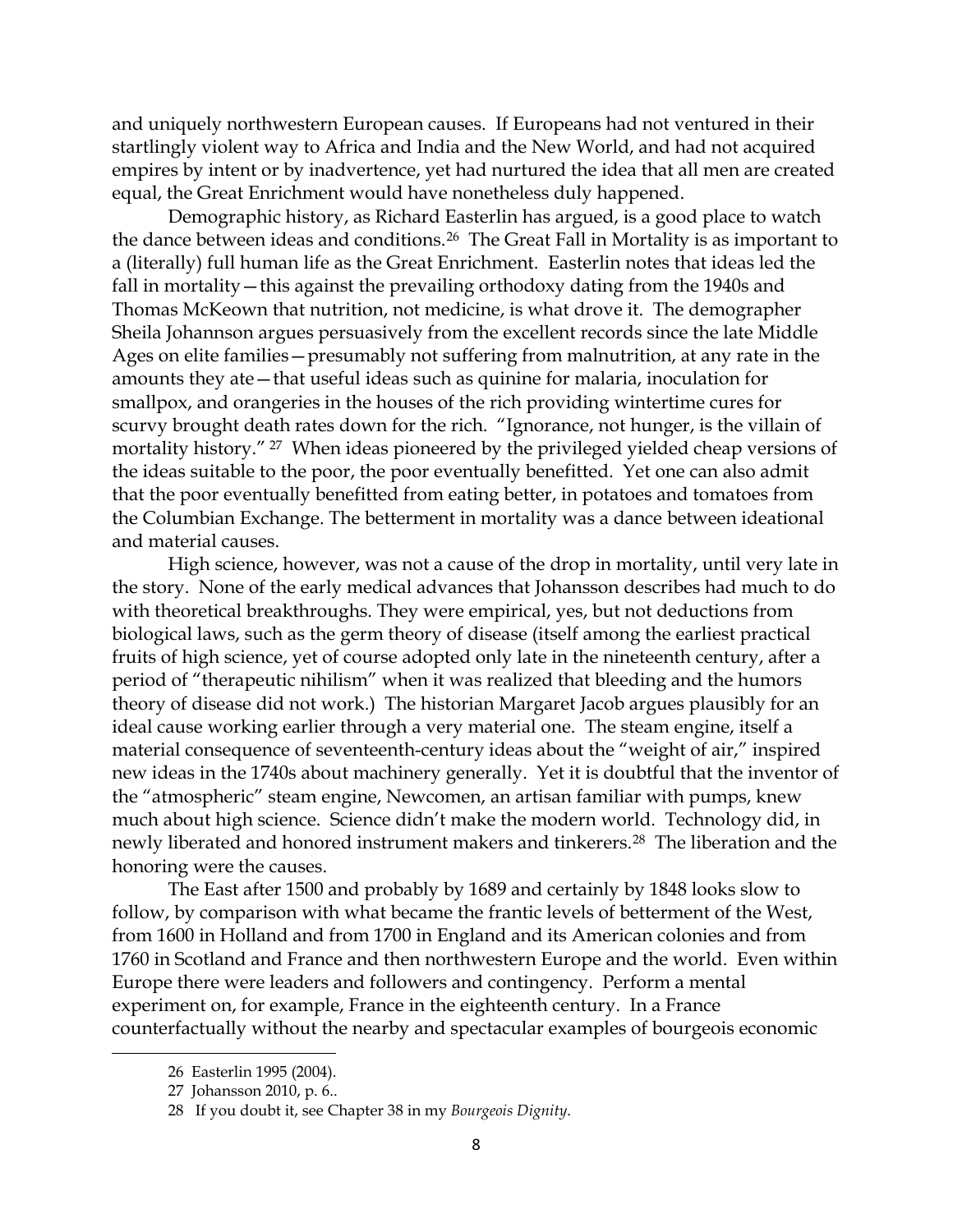and political successes in Holland and then in England and Scotland and in far America (constituting together what Walter Russell Mead calls "the Anglosphere"), modern economic growth would have been throttled—and would even in a France blessed with such clever advocates of trade-tested betterment as Vauban, Cantillon (an Irishman living in France, despite his French-appearing name), de Gourney, Voltaire, Quesnay, Turgot, and Condillac.[29](#page-8-0) (And such men were of course themselves greatly influenced by the embarrassingly successful Anglo-Saxons across La Manche.) Consider how very anti-bourgeois and anti-libertarian most of France's elite was until the Revolution—or for that matter in the early twenty-first century still is. Henry Kissinger jokes that France, with the highest percentage of government spending in the OECD, is the "only successful communist country." Analytic geometry, because of its military applications, was declared a state secret in early modern France. Turgot fell from his cabinet post of controller-general in 1776 because he proposed the elimination of privileges ranging from those of the guilds monopolizing technique to the nobility exempt from taxation. There was, of course, haut-bourgeois or aristocratic privilege in Holland and Britain, too. But it was less extensive and more reformable by parts.

Among the French for two centuries after the Unfinished Revolution of 1789 reactionary parties prospered which were uninterested in economic growth if they could but impose a rigid form of Catholicism on the schools and keep the Army free of Jews. The cultural struggle was what the French themselves have called the interminable "Franco-French War."[30](#page-8-1) Even nowadays the privileged young engineersin-training of the École Polytechnique in France march around in uniforms, under a banner inscribed with a motto that would strike students at such bourgeois and antiaristocratic institutions as MIT or Cal Tech in the United States or even at the rather less bourgeois Imperial College in Britain as hilariously antique and unbusinesslike: *Pour la Patrie, les Sciences et la Gloire.* In Spain, too, which was the European hegemon of the sixteenth century, economic growth was in fact throttled until very recently, for conservative reasons (though reasons that continue to trouble the country), despite the examples of the Dutch and British and then even the French.<sup>[31](#page-8-2)</sup> But in the bourgeois and aristocratically dishonorable countries, such as early on the Netherlands, which eventually included even France—and in the very long run even, of all improbable developments, Spain—the circumstances made a new rhetoric, which made new circumstances, which then again made new rhetoric. And the Great Enrichment came.

That a material base can of course have an influence, in other words, does not at all require that we reduce mind to matter, or indulge our tough-guy affection for realism in international relations and declare that economic growth comes out of the barrel of a gun. John Stuart Mill, writing in the 1840s of the sources of the new

<sup>29</sup> Mead 2007, p. 114.

<span id="page-8-1"></span><span id="page-8-0"></span><sup>30</sup> *La guerre franco-française* was first coined in 1950 in a book about Vichy France, but has been taken up to describe left vs. right from 1789 to the present (Williams 2014, p. 2).

<span id="page-8-2"></span><sup>31</sup> See the book of the economic historian of Spain, Regina Grafe (2012), which argues that Spain's problem was the power of regions—not the sort of centralism that France has practiced from the sixteenth century to the present.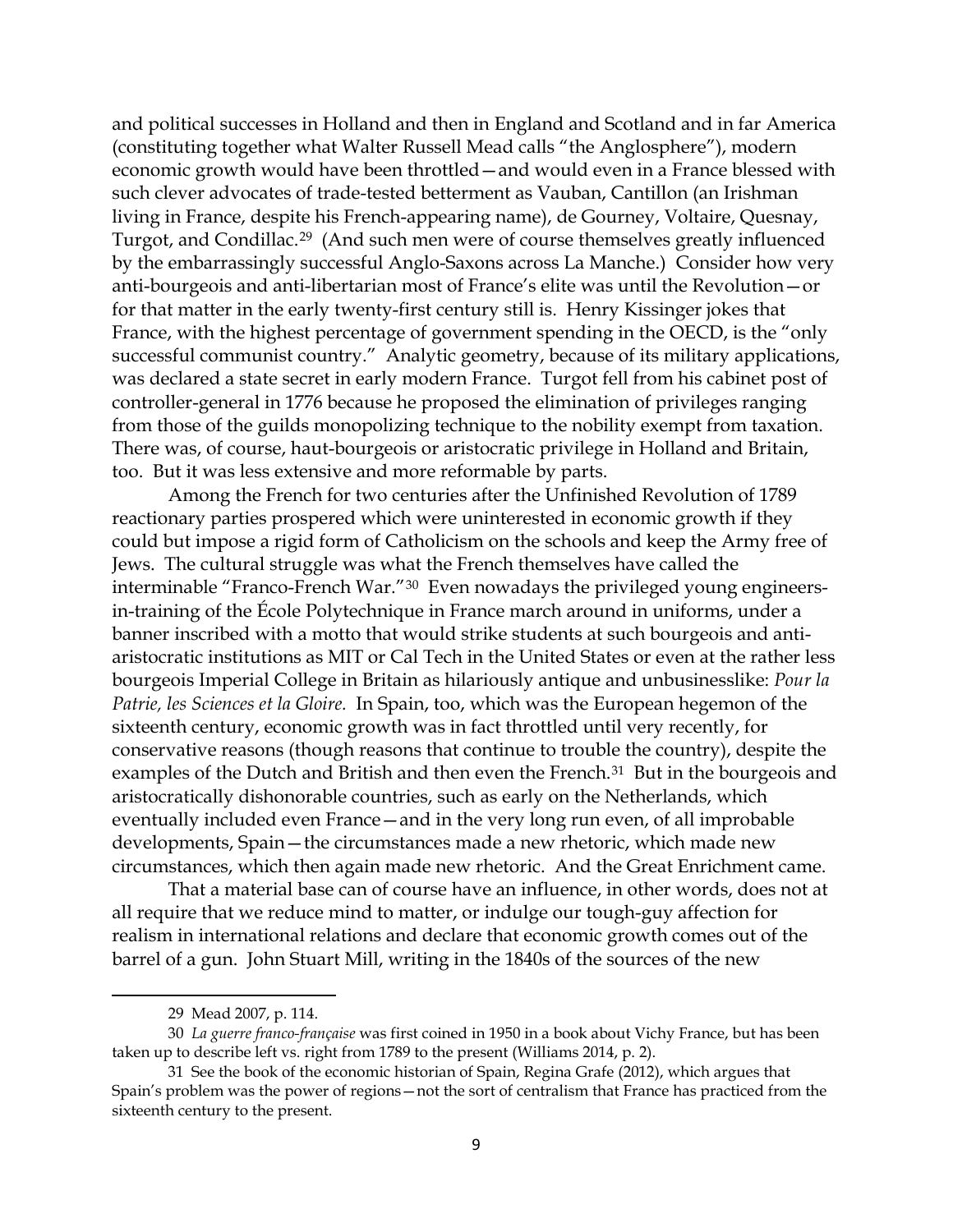sympathy for the working class, noted that "ideas, unless outward circumstances conspire with them, have in general no very rapid or immediate efficacy in human affairs; and the most favorable outward circumstances may pass by, or remain inoperative, for want of ideas suitable to the conjuncture. But when the right circumstances and the right ideas meet, the effect is seldom slow in manifesting itself."[32](#page-9-0) The Industrial Revolution and especially the Great Enrichment and its rhetoric of respect for ordinary life, for example, given the quasi-free market for ideas, made possible the rise of mass democracies. Mill speaks especially of the British Reform Bill of 1832. The Bill was admittedly a modest extension of the franchise (unlike the fuller democratizations of 1867, 1884, 1918, and 1928). But if the specifically rhetorical change had not happened, as it did — a change on the lips of influential people about political representation—modern economic growth and therefore modern democracy in Britain would have been throttled in its cradle, or at any rate starved well before its maturity.

Economic growth and democracy had after all been routinely throttled or starved in earlier times. Douglass North, John Wallis, and Barry Weingast want to be seen as tough-guy materialists, but when they seek explanations in their recent book for the "transition proper" to "open access societies," they fall naturally into speaking of a change in rhetoric. Two crucial pages of their 2009 book speak of "the transformation in thinking," "a new understanding," "the language of rights," and "the commitment to open access."[33](#page-9-1) Though they appear to believe that they have a material explanation of "open access to political and economic organizations," in fact their explanation for why Britain, France, and the United States tipped into open access is ideational.<sup>[34](#page-9-2)</sup> Ideas change through sweet talk as much as through material interests.

An interest-only theory of the economist S. N. S. Cheung inspired North, Wallis, and Weingast. Cheung, though a naturalized American and a capitalist-roader of the purist kind, was by his own account a teacher of the Communist Party grandees allowing China to experiment after 1978 with trade-tested betterment. In 1982 he explained to a Western audience that such an institutional change comes from accumulated information combined with interest.[35](#page-9-3) It is a mere matter of calculation. A part of the elite somehow acquires information about better institutions, "better" being defined as "better for the interests of the elite." And then the better-informed party spends resources to compel the others, against the interests of the others. There is in Cheung's theory no sweet talk, no ideological persuasion, no fundamental changing of minds, no mutual gain in the realm of ideas—merely cost and benefit defined as material interest. Acemoglu and Robinson have an identical theory, expressed in a more nuanced and mathematical form.

<span id="page-9-1"></span><span id="page-9-0"></span>The Cheung theory does fit some of China's turn to "capitalism." The Party officials making their first trips to the West after Mao's death were mortified by the

<sup>32</sup> Mill 1845 (1967), p. 370.

<sup>33</sup> North, Wallis, and Weingast 2009, pp. 192-193.

<span id="page-9-2"></span><sup>34</sup> North, Wallis, and Weingast 2009, p. 194.

<span id="page-9-3"></span><sup>35</sup> Acemoglu and Robinson 2006.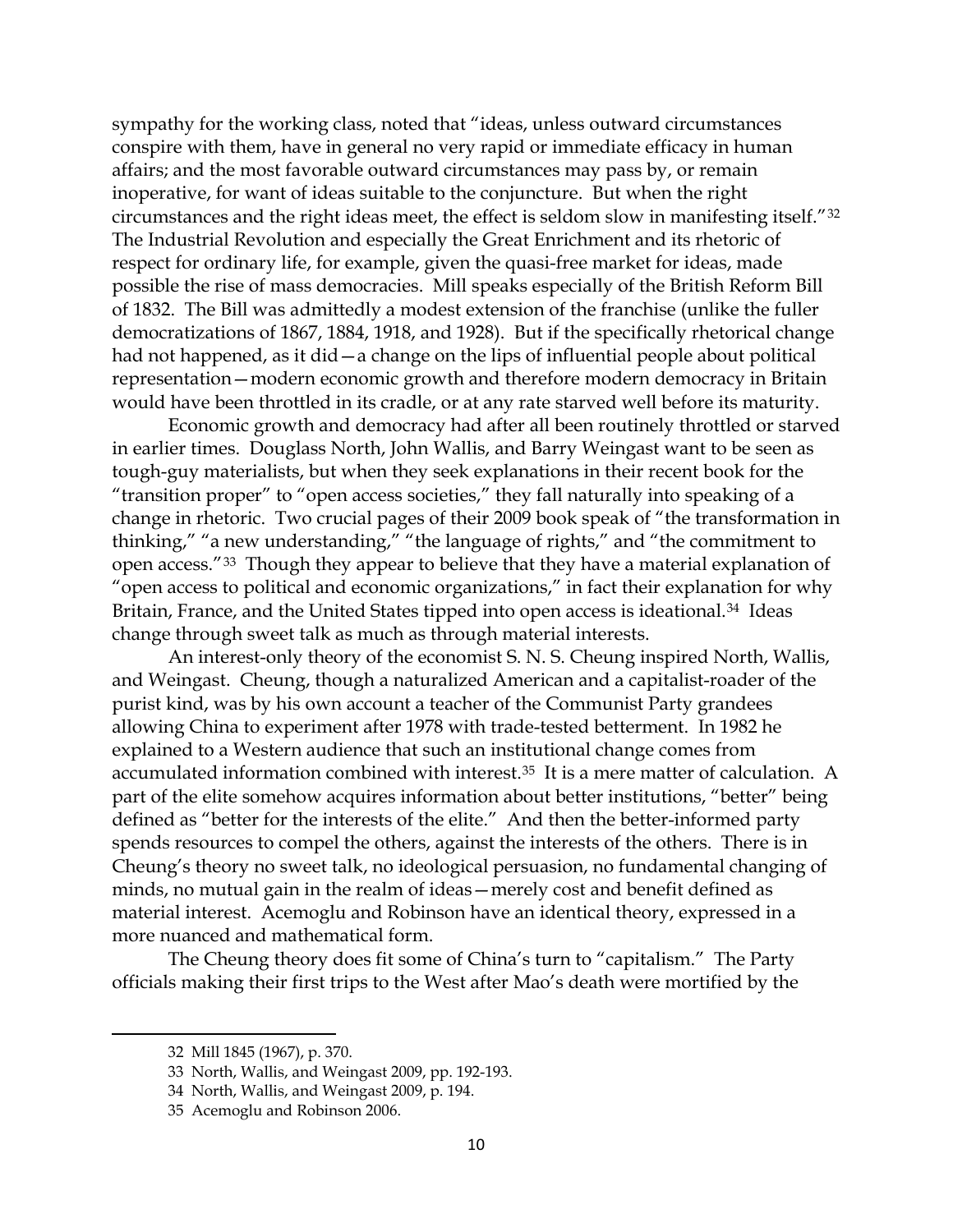riches they saw—which was their new information.<sup>[36](#page-10-0)</sup> Let us have some of that, they thought, and some Swiss bank accounts for high Party members as well. The political struggle of Deng Xiaoping to put "socialist modernization" into practice had costs, which figure in the Cheungian calculation. And yet a great deal is missing from such a prudence-only account of benefit and cost. The favorite book of a recent Premier of China, Wen Jiaobao, is Adam Smith's *The Theory of Moral Sentiments,* which famously begins, "How selfish soever man may be supposed, there are evidently some principles in his nature, which interest him in the fortune of others, and render their happiness necessary to him, though he derives nothing from it except the pleasure of seeing it."[37](#page-10-1) As the economists Ning Wang and Ronald Coase argued recently about the political prospects for China, "multiparty competition does not work unless it is cultivated and disciplined by a free market for ideas, without which democracy can be easily hijacked by interest groups and undermined by the tyranny of the majority. The performance of democracy critically depends on the market for ideas, just like privatization depends on the market for capital assets."[38](#page-10-2) Coase and Wang pay attention to the way the ideas of the elite and the people changed for reasons beyond sheer interest. Without the power of words our liberties and our central heating would have been denied.

Words, ideas, rhetoric make for a "humanomics," an economics with full humans let back in. And its killer app is a new theory of how the modern world became free and rich.

## Works Cited

Acemoglu, Daron, and James A. Robinson. 2012. *Why Nations Fail: The Origins of Power, Prosperity, and Poverty.* New York: Crown Business.

Bakunin, Mikhail. 1869. *To The Comrades Of The International Workingmen's Association Of Locle And Chaux-De-Fonds*. Fourth Letter. Geneva.

marxists.org/reference/archive/bakunin/works/1869/program-letters.htm

Bauer, P. T. 2004. *From Subsistence to Exchange and Other Essays.* Princeton: Princeton University Press.

- Clapham, J. H. 1926. *An Economic History of Modern Britain: Vol. 1 The Early Railway Age, 1820-1850*. Cambridge.
- Coase, Ronald, and Ning Wang. 2013a. "How China Became Capitalist." *Cato Policy Report* 35 (1): 1, 8-10.

Coase, Ronald, and Ning Wang. 2013b. *How China Became Capitalist*. Basingstoke, U.K.: Palgrave-Macmillan.

de Vries, Jan. 1976. *The Economy of Europe in an Age of Crisis, 1600-1750*. Cambridge: Cambridge University Press.

Acemoglu, Daron, and James A. Robinson. 2006. *Economic Origins of Dictatorship and Democracy*. Cambridge: Cambridge University Press.

<sup>36</sup> Coase and Wang 2013b, pp. 32-35.

<sup>37</sup> Smith *TMS*, first page; Coase and Wang 2013b, p. 205.

<span id="page-10-2"></span><span id="page-10-1"></span><span id="page-10-0"></span><sup>38</sup> Coase and Wang 2013a, p. 10. And yet at one point in their book, 2014b, Coase and Wang praise Cheung and his eager American students North, Weingast, and Wallis (pp. 163-164).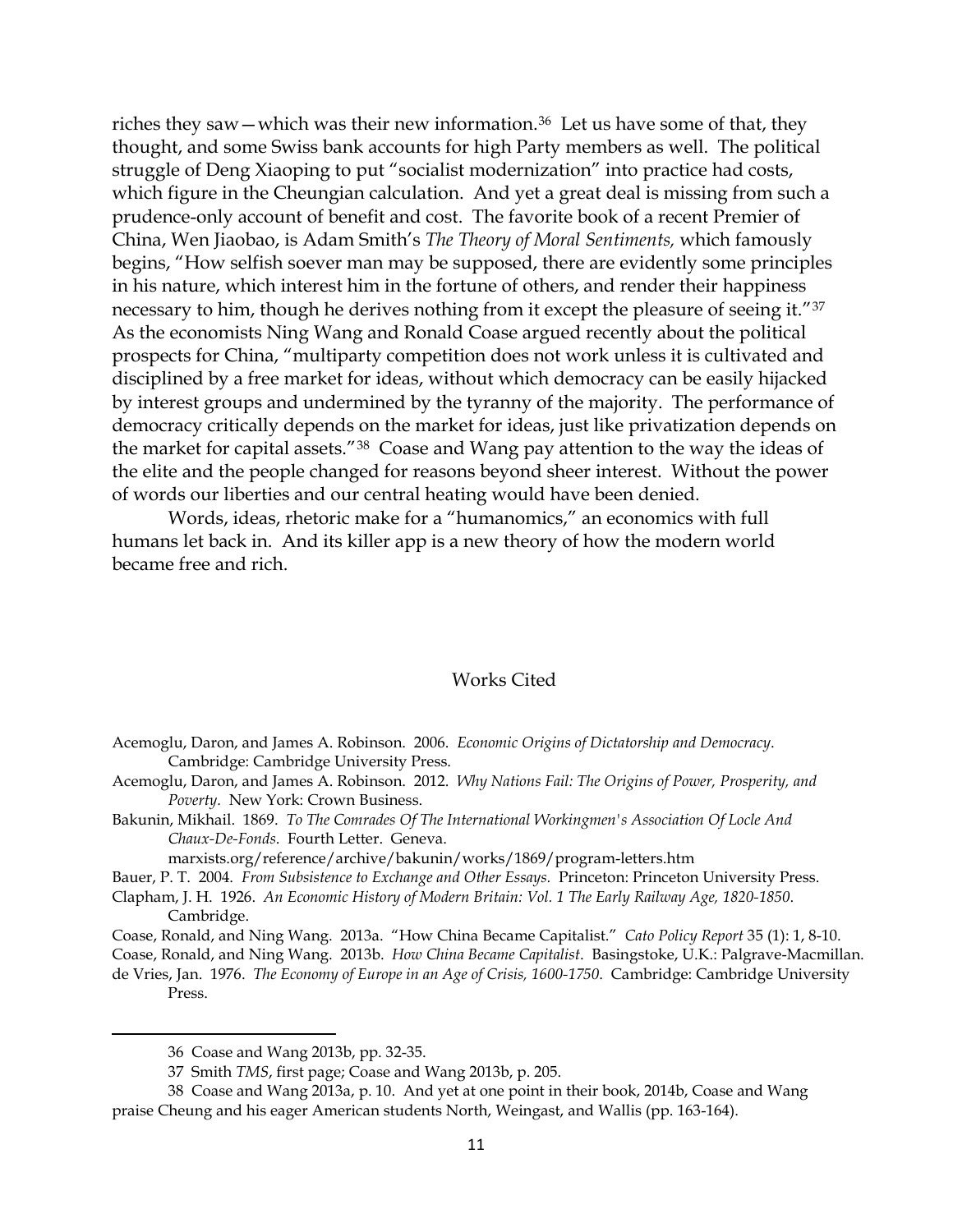Diamond, Jared. 1997. *Guns, Germs, and Steel: The Fates of Human Societies*. New York: Random House.

- Easterlin, Richard A. 1995. "Industrial Revolution and Mortality Revolution: Two of a Kind?" Journal of Evolutionary Economics 5 (393-408), reprinted in Easterlin 2004.
- Goldstone, Jack A. 2002. "Efflorescences and Economic Growth in World History: Rethinking the "Rise of the West" and the Industrial Revolution." *Journal of World History* 13: 323-389.
- Goldstone, Jack A. 2009. *Why Europe? The Rise of the West in World History, 1500–1850.* New York: McGraw-Hill.
- Goldstone, Jack. 1998. "The Problem of the 'Early Modern' World." *Journal of the Economic and Social History of the Orient* 41: 249-84.
- Grafe, Regina. 2012. *Distant Tyranny: Markets, Power and Backwardness in Spain, 1650-1800*. Princeton: Princeton University Press
- Johansson, Sheila R. 2010. "Medics, Monarchs and Mortality, 1600-1800: Origins of the Knowledge-Driven Health Transition in Europe," University of Oxford, Discussion papers in Economic and Social History, no. 85.
- Kanefsky, John. 1979. "Motive Power in British Industry and the Accuracy of the 1870 Factory Returns." *Economic History Review* 32: 360-375.
- Kelly, Morgan, and Cormac Ó Gráda. 2011. "The Economic Impact of the Little Ice Age." University College Dublin, UCD Centre for Economic Research working paper series, no. 14.
- McCloskey, Deirdre N. 2010a. *Bourgeois Dignity: Why Economics Can't Explain the Modern World.* Chicago: University of Chicago Press.
- McNeill, William H. 1976. *Plagues and People.* Garden City, New York: Anchor Doubleday.
- Mead, Walter Russell. 2007. *God and Gold: Britain, America, and the Making of the Modern World.* New York: Knopf.
- Mill, John Stuart. 1845 (1967). "The Claims of Labour." *Edinburgh Review* 81 (Apr.): 498-525. Pp. 363- 390 in *The Collected Works of John Stuart Mill,* Volume IV *–Essays on Economics and Society,* Part I*,* ed. John M. Robson. Toronto: University of Toronto Press, London: Routledge and Kegan Paul. At Online Library of Liberty.
- Mokyr, Joel. 2010. *The Enlightened Economy: Britain and the Industrial Revolution, 1700-1850*. New Haven: Yale University Press..
- Musson, A. E. 1978. *The Growth of British Industry.* New York: Holmes and Meier.
- North, Douglass C., John Joseph Wallis, and Barry R. Weingast. 2009. *Violence and Social Orders: A Conceptual Framework for Interpreting Recorded Human History*. Cambridge: Cambridge University Press.
- Novak, Michael. 1984. *Catholic Social Thought and Liberal Institutions: Freedom with Justice*. New York: Harper and Row.
- Pollard, Sidney. 1981a. *Peaceful Conquest: The Industrialization of Europe, 1760-1970.* Oxford: Oxford University Press.
- Reinert, Sophus A. 2011. *Translating Empire: Emulation and the Origins of Political Economy*. Cambridge: Harvard University Press.
- Schumpeter, Joseph A. 1912, 1926 (tr. 1934). *The Theory of Economic Development*. Cambridge: Harvard University Press.
- Schumpeter, Joseph A. 1942 (1950). *Capitalism, Socialism and Democracy*. 3rd. ed. New York: Harper and Row, 1950.
- Schumpeter, Joseph A. 1949. "Science and Ideology." *American Economic Review* 39 (2): 346–359.
- Sellar, Walter C., and R. J. Yeatman. 1931 (1932). *1066 and All That: A Memorable History of England.* (Bound with *And Now All This.)* New York: Blue Ribbon Books.
- Smith, Adam. 1759, 1790. *The Theory of Moral Sentiments* [*TMS*]*.* Glasgow Edition. D. D. Raphael and A. L. Macfie, eds. Indianapolis: Liberty Classics, 1976, 1982.
- Suprinyak, Carlos Eduardo. 2011. "Trade, Money, and the Grievances of the Commonwealth : Economic Debates in the English Public Sphere during the Commercial Crisis of the Early 1620's." Universidade Federal